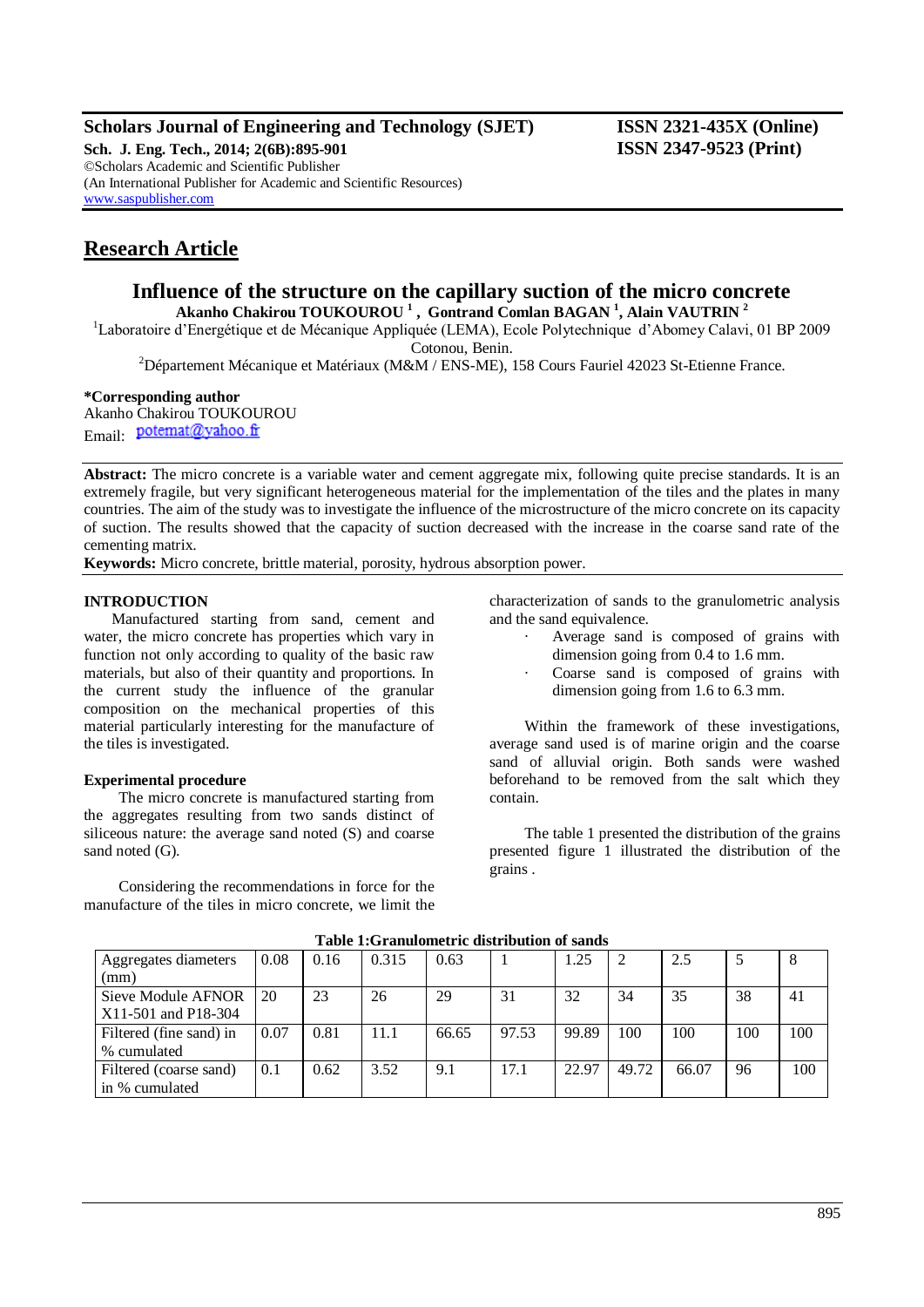

**Fig-1: Grading curves of the aggregates**

The sand equivalent (Es) of each sand is higher than 0.90. The standard in force requires a minimum of 0.85.

In addition to the aggregates, cement CPJ 325 and water were raw materials used for the placement of material. The proportion in volume of cement compared to sands was 1/2, according to the recommendations in force [4].

Seven samples were made according to process presented above. They differed essentially by their granular composition, presented in table 2.

|  | Table 2: Granular composition of the samples |
|--|----------------------------------------------|
|--|----------------------------------------------|

| <b>Samples</b>            | 2080 | 3070 | 4060 | 5050 | 6040 | 7030 | 8020 |
|---------------------------|------|------|------|------|------|------|------|
| Proportion of coarse sand | 20   | 30   | 40   | 50   | 60   | 70   | 80   |
| $G/(S+G)$   in %          |      |      |      |      |      |      |      |

To study the microstructure of the sample, a method of observation which consists in passing the image of the directly prepared sample to acquisition using the device represented on figure-2 was used. Seen under the optical microscope or the binocular magnifying glass, with a factor of enlarging equal to 5, the samples were presented in the form of a crystal network with pores of variable sizes, which coats the various aggregates. Of a random distribution the pores appeared black (Figure 3).



**Fig-2(A): The device of image acquisition**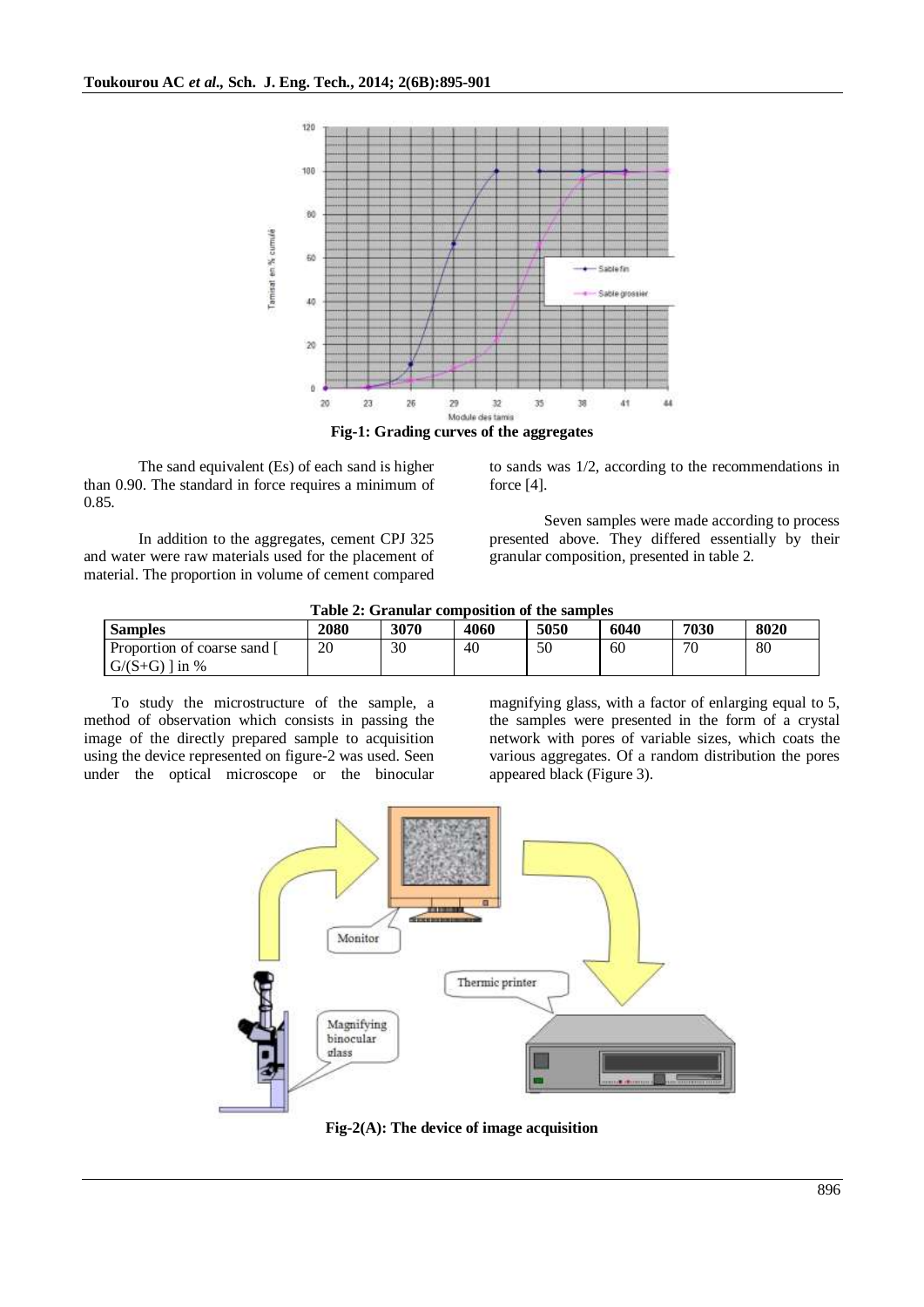

**Fig-2(B): Device of image processing**

# **RESULTS AND DISCUSSION**

The acquisition of the images of the various samples makes it possible to notice that the diameter of the visible pores varies from 5 to 550 microns. The total distribution of the pores is represented by the curves of figure 4.



**Fig-3: Morphology of the microconcrete**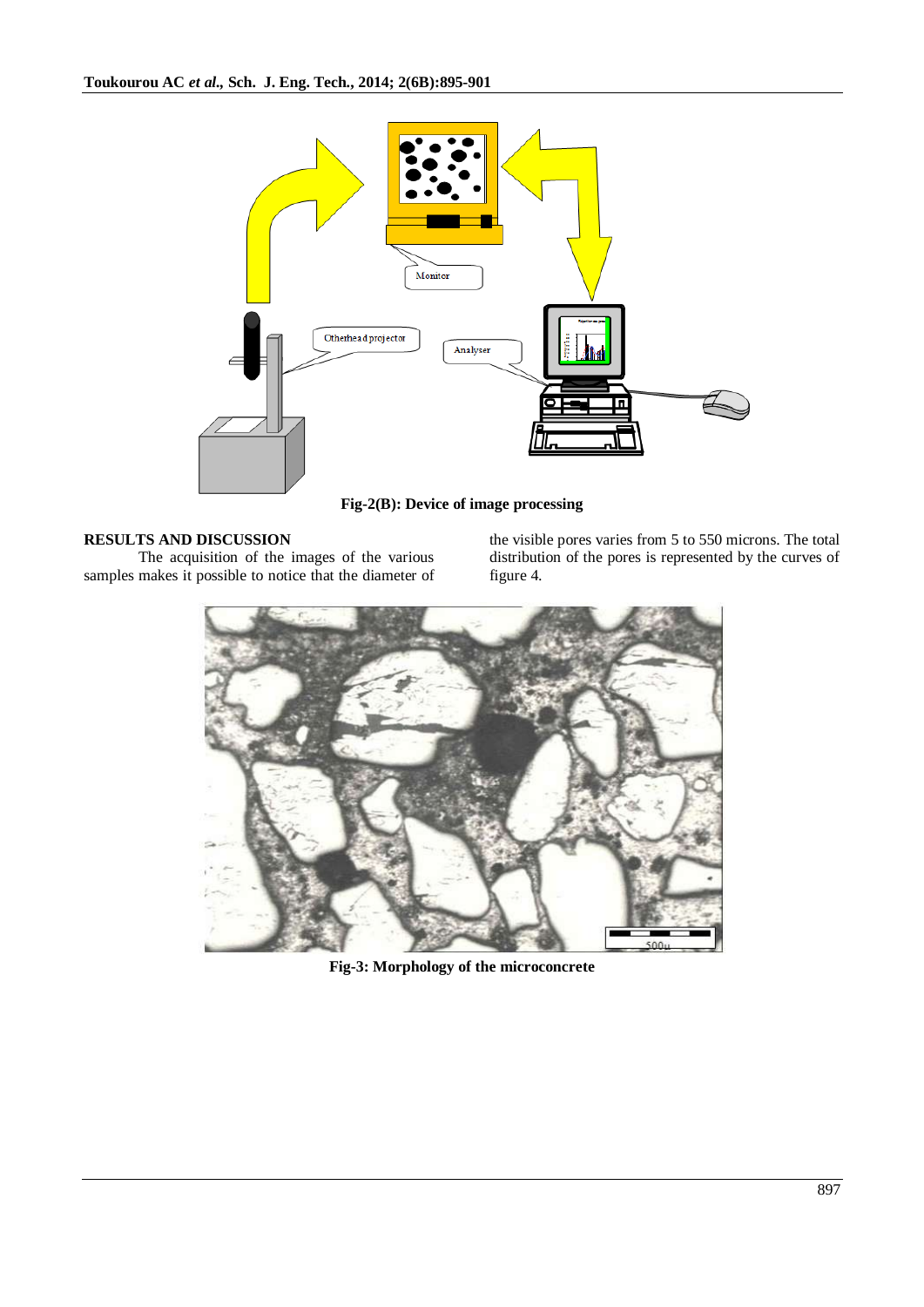

**Fig-4: Global distribution curves of the sample's pores**

One can notice that higher the coarse sand rate was, fewer were the low-size pores. On the other hand, with the coarse sand increase it appears more and more of large pores.

The equation of Kelvin allows to study the phenomenon of absorption, in order to measure dimensions and the distribution of the pores. It expresses the balance of the vapor pressure of a covered surface, similar to a liquid in a capillary or pore [2] and [4]:

$$
(P-Po) = (RT/Mv). LnH
$$
 (1)

Where:

P: pressure of capillary water;

Po : atmospheric pressure;

R: Constant of perfect gases, R=8.3 J/mole/°K;

T : ambient temperature;

M : molar masse:

V mass volume;

H: hygroscopy relating to the surrounding air.

A consequence of this equation is [5]:

$$
Ln\frac{P}{P_0} = -\frac{2v\overline{V}}{rRT}\cos\theta\tag{2}
$$

where

P: pressure of liquid in the pore of ray R;  $P_0$ : pressure of the same liquid on a plane surface;

 $\overline{V}$  : surface tension;

V : molar volume;

ɵ: angle of damping (figure 5)



# **Fig-5: Representation of angle of damping**

In the thermodynamic direction, the equation of Kelvin considers that a dn quantity moles of vapor is transferred with the liquid mass to the  $P_0$  pressure in a pore where the pressure of balance is P.

This process was carried out in three stages: evaporation starting from the liquid mass, expansion of the vapor of  $P_0$  to P and condensation in the pore.

Only to the third stage there is free energy exchange describes by the following equation:

$$
dG = [RT \ln(\frac{P}{P_0})]dn
$$
\n(3)

The capacity of suction is proportional to the surface density of the pores able to absorb and retain water in the capillaries.

To be closer to the conditions for application of the model of Kelvin, then in order to make a logical comparison, one will hold account for the continuation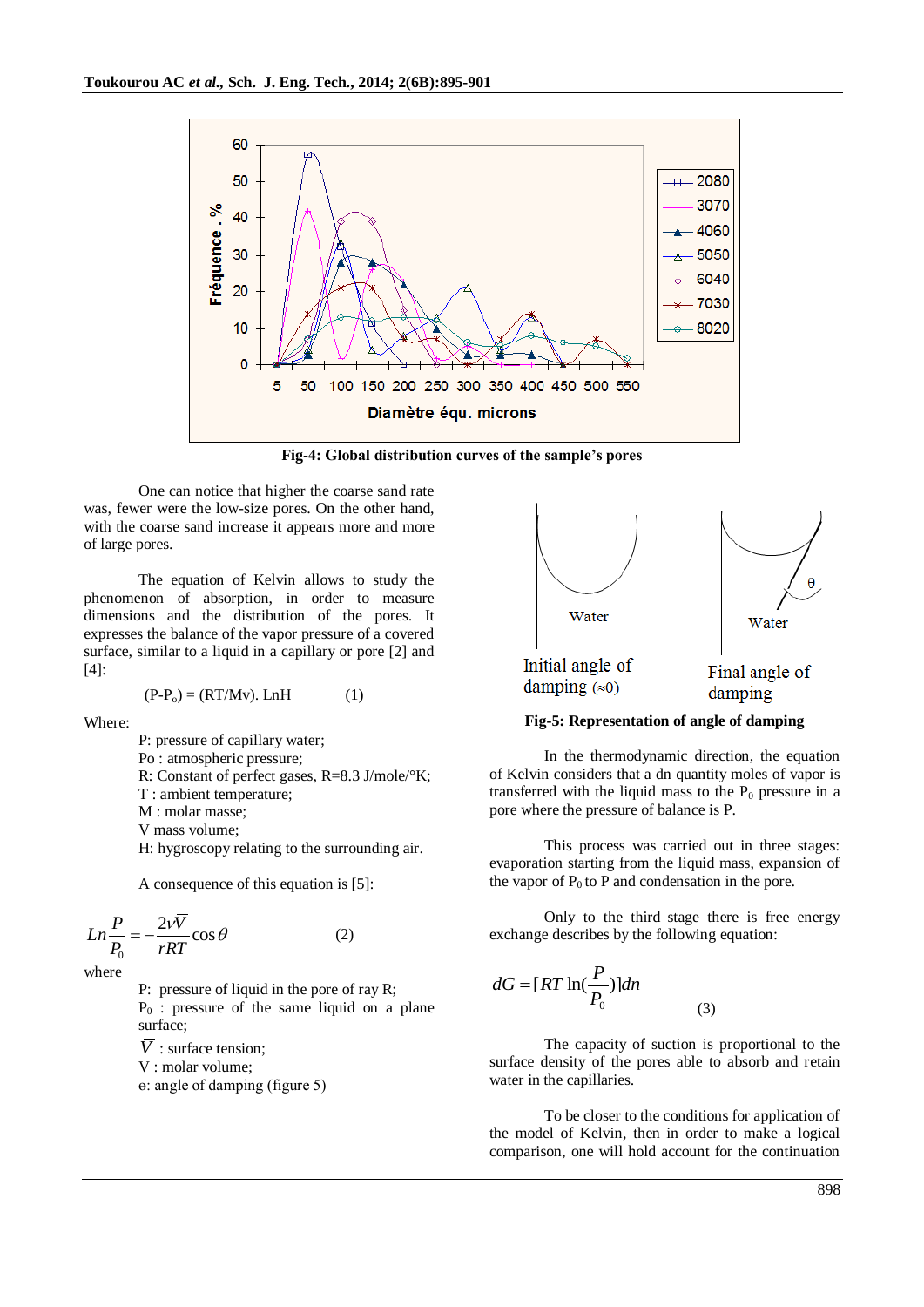of this study only of the pores of dimensions varying between 5 and 50 microns.

The results obtained after acquisition and image processing of the population of pores of size

ranging between 5 and 50 microns were presented in table 3. They were graphically illustrated by the curves of figure 6.These curves represent the distribution of the pores according to the equivalent diameter.

| Designation | rabic or Distribution or the ports by sumple<br>Diameters of pores in | Frequencies of Diameter |
|-------------|-----------------------------------------------------------------------|-------------------------|
|             | microns                                                               | Equiv. %                |
|             | $5 - 10$                                                              | $\overline{4}$          |
| Sample 2080 |                                                                       | 18                      |
|             | $10 - 20$                                                             |                         |
|             | $20 - 30$                                                             | 31                      |
|             | $30 - 40$                                                             | 47                      |
|             | $40 - 50$                                                             | $\boldsymbol{0}$        |
| Sample 3070 | $5 - 10$                                                              | 36                      |
|             | $10 - 15$                                                             | 40                      |
|             | $15 - 20$                                                             | 14                      |
|             | $20 - 25$                                                             | $\overline{5}$          |
|             | $25 - 30$                                                             | $\overline{3}$          |
|             | $30 - 35$                                                             | $\overline{2}$          |
|             | $35 - 40$                                                             | $\boldsymbol{0}$        |
| Sample 4060 | $5 - 10$                                                              | $\overline{30}$         |
|             | $10 - 15$                                                             | 40                      |
|             | $15 - 20$                                                             | 17                      |
|             | $20 - 25$                                                             | 7                       |
|             | $25 - 30$                                                             | 3                       |
|             | $30 - 35$                                                             | $\overline{3}$          |
|             | $35 - 40$                                                             | $\boldsymbol{0}$        |
| Sample 5050 | $5 - 10$                                                              | 25                      |
|             | $10 - 15$                                                             | 36                      |
|             | $\overline{15} - 20$                                                  | 22                      |
|             | $20 - 25$                                                             | 9                       |
|             | $25 - 30$                                                             | $\overline{3}$          |
|             | $30 - 35$                                                             | $\overline{2}$          |
|             | $35 - 40$                                                             | $\overline{2}$          |
|             | $40 - 45$                                                             | $\mathbf{1}$            |
|             | $5 - 15$                                                              | 52                      |
| Sample 6040 |                                                                       |                         |
|             | $15 - 25$                                                             | 41                      |
|             | $25 - 35$                                                             | $\overline{5}$          |
|             | $35 - 45$                                                             | $\mathbf{1}$            |
|             | $45 - 55$                                                             | $\mathbf{1}$            |
| Sample 7030 | $5 - 10$                                                              | 14                      |
|             | $10 - 15$                                                             | 47                      |
|             | $15 - 20$                                                             | 28                      |
|             | $20 - 25$                                                             | $\overline{5}$          |
|             | $25 - 30$                                                             | $\overline{4}$          |
|             | $30 - 35$                                                             | $\overline{2}$          |
|             | $35 - 40$                                                             | $\boldsymbol{0}$        |
|             | $40 - 45$                                                             | $\boldsymbol{0}$        |
| Sample 8020 | $5 - 15$                                                              | $\overline{63}$         |
|             | $15 - 25$                                                             | 25                      |
|             | $25 - 35$                                                             | $8\,$                   |
|             | $\frac{1}{35} - 45$                                                   | $\overline{4}$          |
|             |                                                                       |                         |

**Table 3: Distribution of the pores by sample**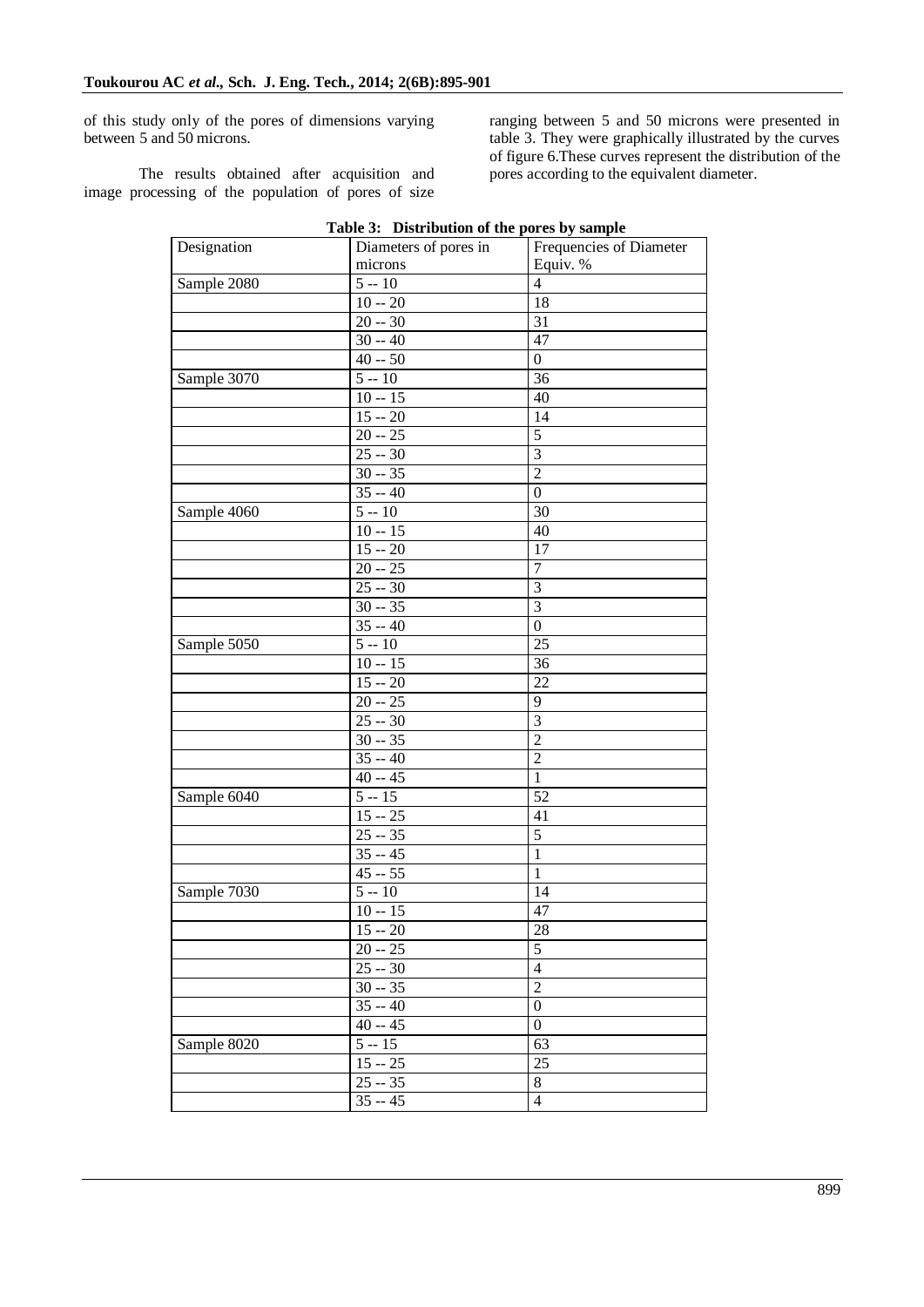

**Fig-6: Curves of pattern of the settlements of pores of dimensions 5 to 50 microns**

It is noted that the populations of pores of size ranging between 5 and 50 microns have a distribution quasi-normal. Table 4 gives of them the parameters characteristic with a threshold of 68,27% and one confidence coefficient equal to 1 [2].

| Tuble 4: Turningters of uptribution of the ports. |                              |                       |                             |  |  |  |  |
|---------------------------------------------------|------------------------------|-----------------------|-----------------------------|--|--|--|--|
| Samples                                           | $\Phi = \Sigma \Phi_i n_i/N$ | Pores density. $10^4$ | Standard deviation $\sigma$ |  |  |  |  |
| 2080                                              | 11.90                        | 2.88                  | 7.83                        |  |  |  |  |
| 3070                                              | 12.67                        | 2.77                  | 5.55                        |  |  |  |  |
| 4060                                              | 12.09                        | 2.07                  | 5.35                        |  |  |  |  |
| 5050                                              | 12.58                        | 2.28                  | 6.25                        |  |  |  |  |
| 6040                                              | 13.20                        | 1.93                  | 6.63                        |  |  |  |  |
| 7030                                              | 13.85                        | 1.93                  | 5.42                        |  |  |  |  |
| 8020                                              | 13.85                        | 1.38                  | 6.30                        |  |  |  |  |

|  |  |  | Table 4: Parameters of distribution of the pores. |  |  |  |
|--|--|--|---------------------------------------------------|--|--|--|
|--|--|--|---------------------------------------------------|--|--|--|

The analysis of the distribution of the density of pores compared to the rate  $(G/(S+G))$  of coarse sand contained in the microconcrete according to the curve

of figure 7 indicates that the number of pores of diameters ranging between 5 and 50 microns tends towards a constant value from 50%.



**Fig-7: Variation of the density compared to the coarse sand rates**